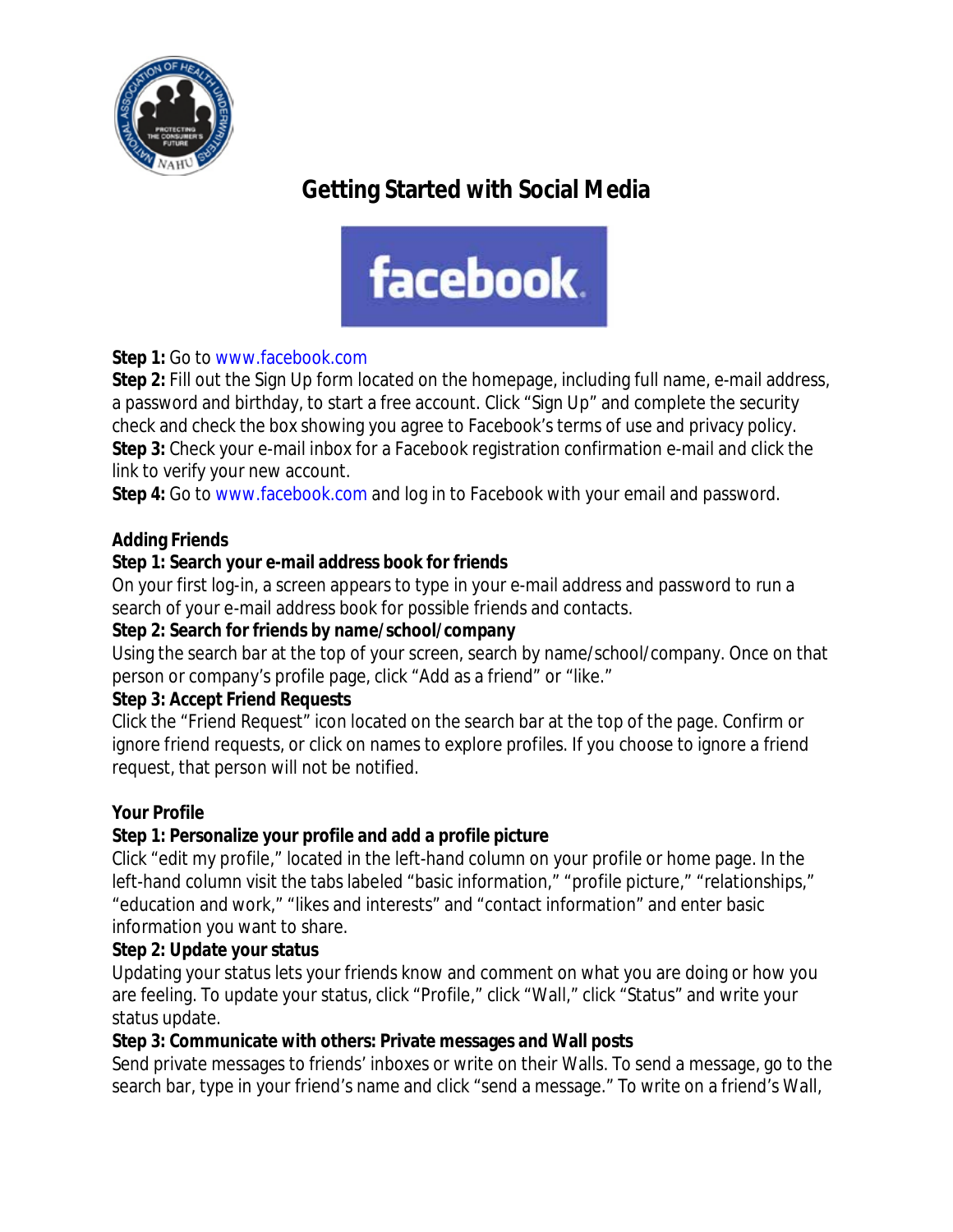

when their name comes up in the search bar, click on their profile and select "post." A box appears indicating where you can write a brief post on his or her Wall.

# **Privacy Settings**

#### **Step 1: Adjust privacy settings**

Locate the tab labeled "Account" in the upper-right corner and pull down to "Privacy Settings." Click and select what profile information you want displayed.

#### **Step 2: Block people from seeing your profile**

At the bottom of the privacy settings page, click "edit your lists" and type in the person's name and/or email address who you would like to block. Once you block a person, they are no longer a friend and do not have the ability to search or view your profile.

# **Tips**

1. **Write on friends' Walls:** Interact with friends and stay in touch by writing and commenting on each other's Walls, wishing friends happy birthday and leaving comments on friends' posts and status updates.

2. **Update your status often:** Let friends know what you are up to and give them a chance to communicate with you by updating your status.

3. **Create Facebook photo albums and tag your friends:** By uploading pictures from vacations, get-togethers and other events and tagging your friends, become part of the interconnectivity on Facebook and help others feel included.

4. **Avoid phishing attacks:** Unless you specifically request to update your password, do not trust emails requiring you to reset your passwords. As a best practice, change your password directly on the Facebook site.

# **Glossary/Definition of Terms**

**Fans:** Facebook users who join a page because they have a particular interest in the topic or a connection with the brand/product.

**Group:** A forum created by a user to foster group discussions around a particular topic.

**News Feed:** Highlights the latest activity in your social circles on Facebook.

**Notes:** A way to distribute information to all your friends or a select group of friends.

**Notifications:** News feeds from friends, sent automatically as they engage in activity on their profiles.

**Poke:** A virtual nudge typically used to say hello.

**Status:** A message updating your friends with what you are doing, thinking, etc.

**Tag:** Label friends in photos and posts by using the "@" symbol before typing their names. You have the option of untagging yourself from a picture or staying linked.

**Wall:** Located at the center of a Facebook user's profile; a place where users can add new photos, videos, notes, application content and comments.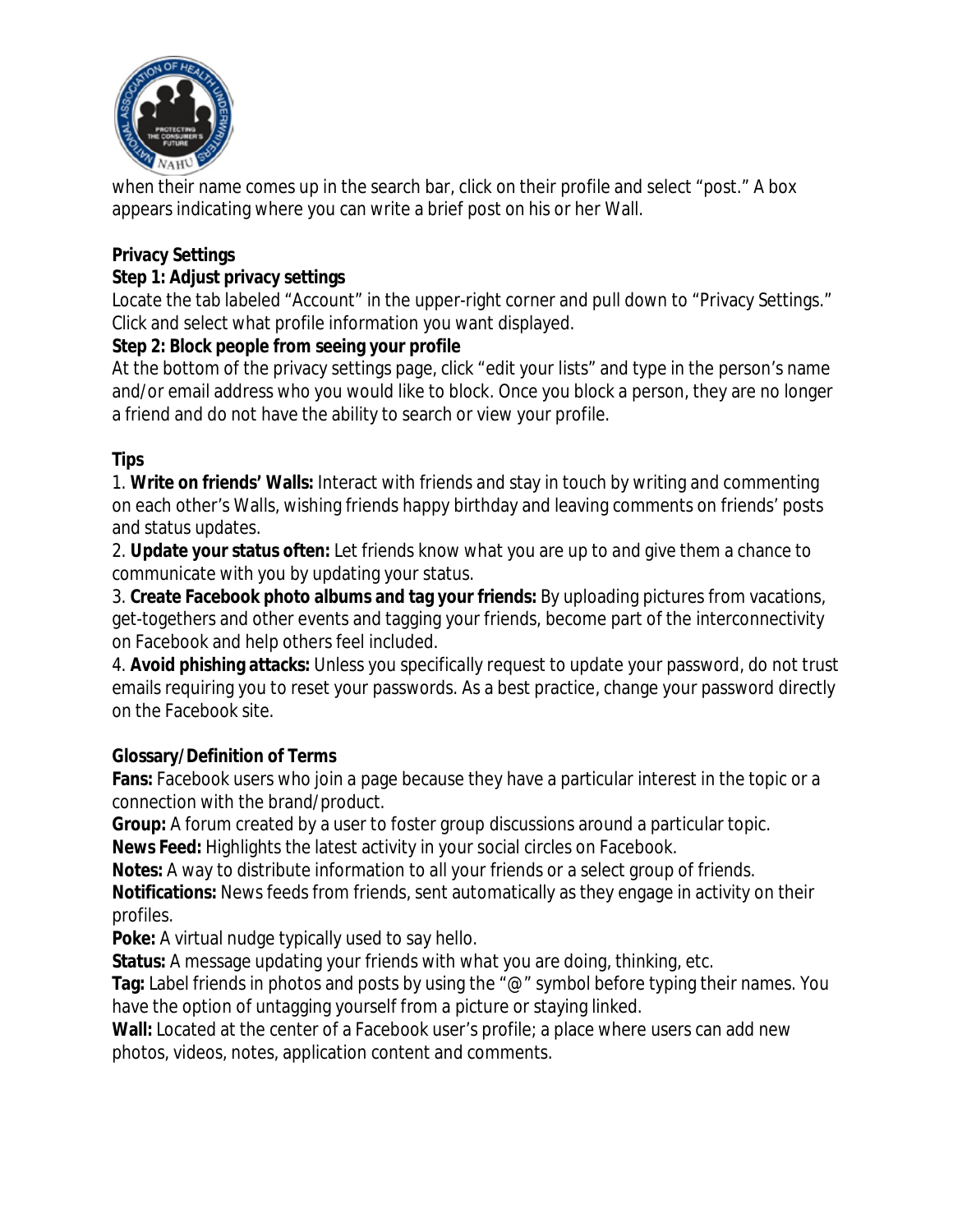

# **Linked in**

#### **Signing Up**

**Step 1:** Go to http://www.linkedin.com to sign up for a free profile.

**Step 2:** Once on the main page, you will see a box on the right side with four entry fields. This is a "quick sign up" for LinkedIn. There is also a "join today" button on the navigation bar at the top.

**Step 3:** Once all information is correctly filled in, confirm by clicking the green "Join LinkedIn" button. LinkedIn directs you to another page asking basic questions: your current employer, title and location to help get you started. After filling in each field, click the blue "Create My Profile" button.

**Step 4:** LinkedIn should notify you that they have sent an e-mail confirmation. After approving the confirmation, your LinkedIn account is now live.

# **Customizing Your Profile**

#### **Step 1: Edit/Create Your Profile**

The first step is to find the "Profile" button on the top navigation bar. When hovering over the "Profile" section, select the option "Edit Profile." Here you can edit your basic information, current and previous employment history, your pictures and upload your resume. From top to bottom, the options can be very obvious. The first, your name and current information, then to the right, is where your photo would go with the option of "add photo" directly beneath. Everything beneath the current information is equally valuable to your profile. This is where you have the ability to add, edit and remove any additional information. Items in this area consist of: current positions, past positions, education, recommendations, connections, websites (personal or company), Twitter handle and a link to your public LinkedIn profile. All of this information occurs in ascending order, and is below your current "Title."

# **Searching for Connections, Colleagues and Friends**

To find colleagues, past and present, or friends, you can use two options: the search bar in the top right-hand corner of the site, or e-mail search. Both are beneficial to new users and offer an easy way to find existing relationships with others on LinkedIn. *Note: LinkedIn asks for your relation to any particular connection. As a best practice, refrain from requesting connections with individuals you do not know.*

#### **Step 1: Find Colleagues and Friends From Your E-mail Address Book**

After logging into LinkedIn there will be a blue box that asks for your e-mail and password. LinkedIn will search your e-mail account for any other LinkedIn members you may know and will then generate a list of potential matches of people you may already know. A user can select or deselect people and click "send invitations" to make a connection with the other users. **Step 2: Search for Colleagues and Friends by Name, Job or Company**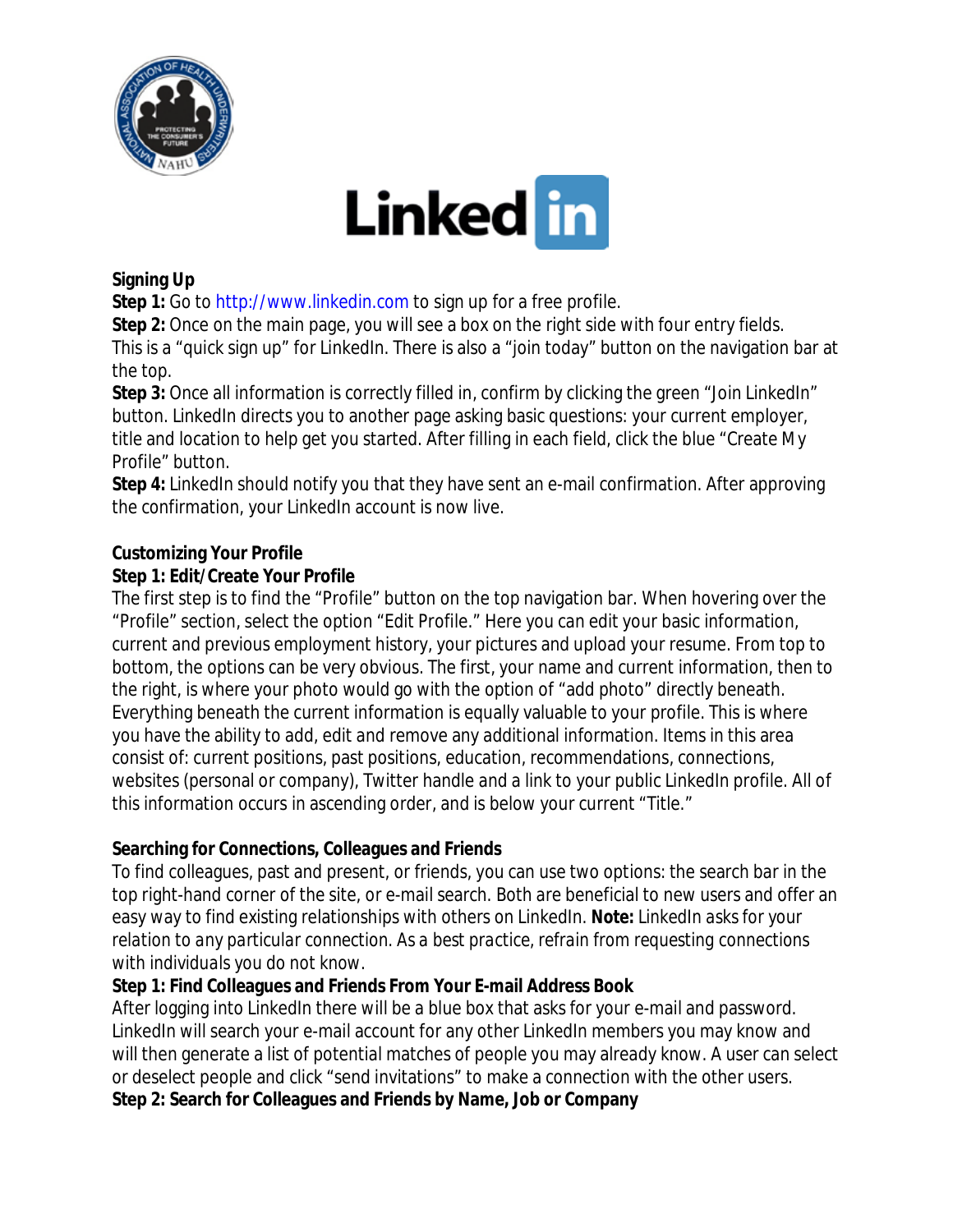

Search serves as an easy way to find people using a person's name, job or company. As users type, LinkedIn narrows their search through a live search function to find who the user may be looking for. Once the individual or company is entered in the search bar, clicking the magnifying glass will commence the search and find all results that match the terms.

#### **Step 3: Accept Connections**

When a person requests to make a connection on LinkedIn, this is the equivalent to a friend request on Facebook. You will receive an e-mail notification as well as be notified on your home screen on LinkedIn. Above your status bar, there is a small area with two tabs that read: "messages" and "invitations." Next to the invitations tab there will be a bright orange number that relates to the number of connections pending. Once "invitations" is clicked, the box will drop down and show the person(s) requesting a connection. From there, a user can approve or deny the connection.

#### **Tips**

- 1. Make sure contact information is readily available.
- 2. When requesting a new connection, write a personal note in the message field.
- 3. Update positions, resume and other areas frequently.
- 4. Participate in LinkedIn groups.
- 5. Write recommendations for LinkedIn connections and colleagues.

# **Glossary**

**Applications-** Add-ons to your LinkedIn site that pull in outside information from other services and networks from around the web.

**Connection**- A common term referring to those within a network with whom a user would consider a colleague, work partner or friend.

**Groups-** Belonging to a consortium on LinkedIn that hold similar interests in your professional field.

**Invitation**- A connection request via LinkedIn from another user you may or may not know. **Network Activity-** Status updates, information or aggregation of information based on your connections.

**Specialties-** Area of expertise within your given industry and field of work.

**Summary-** A section in a profile where you describe abilities and services within your respected professional industry.

**Updates-** A personal status of your progress, additions and changes to your profile, which is sent out to other in your network.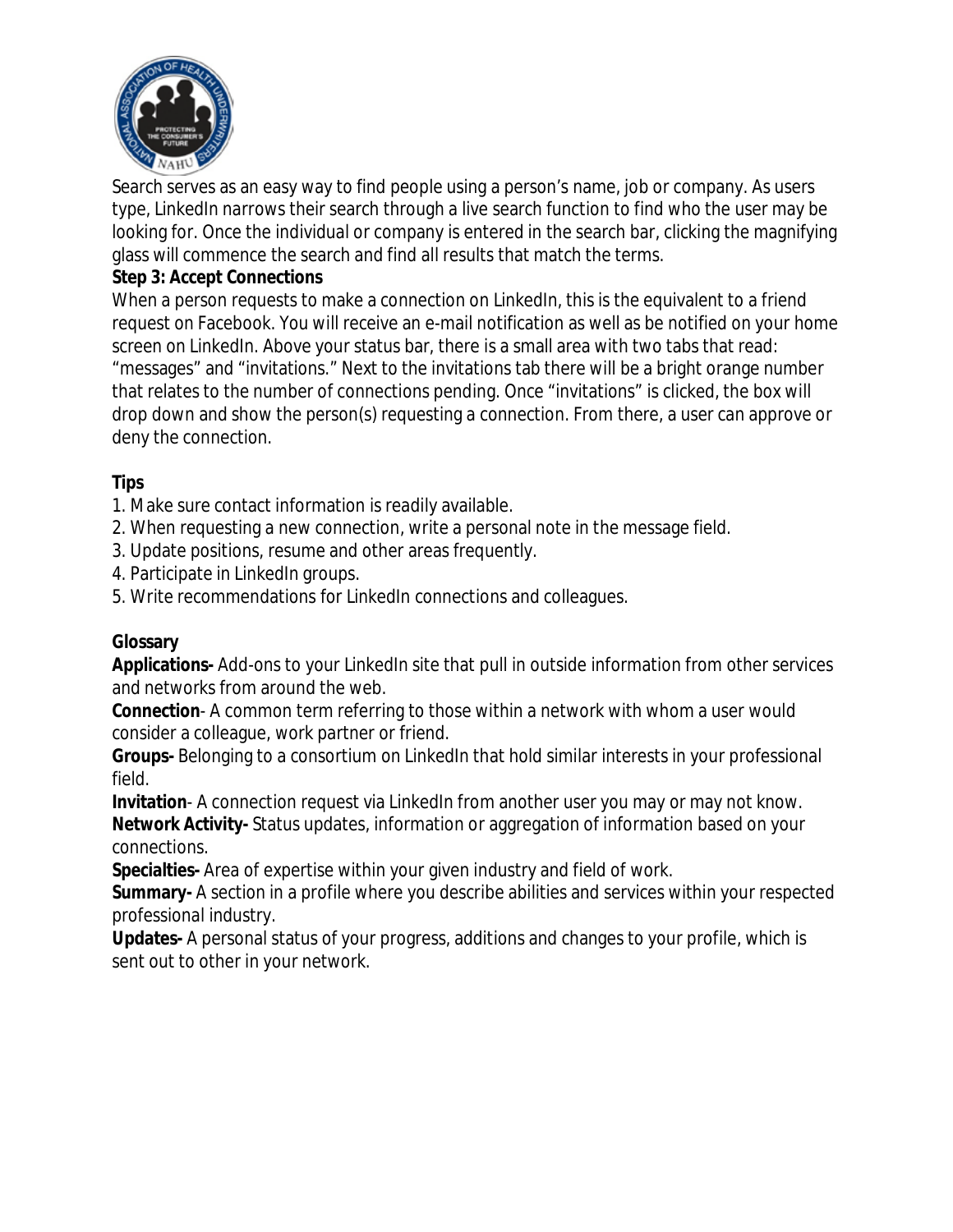



#### **Step 1:** Go to www.twitter.com

**Step 2:** Click "Sign up" on the home page to start a free account.

**Step 3:** On the sign up form, enter your name, email address and create a username and password. Twitter automatically checks the availability of your username to make sure the name is not already in use by another person. Read through the terms of service and click "create my account."

**Step 4:** Go to www.twitter.com and enter your username or email and password to sign in.

#### **Finding People on Twitter**

#### **Step 1: Search for friends on Twitter with their usernames**

Click on the "Find People on Twitter" tab at the top of the page. Type the Twitter username or name in the search box and hit "Search." Click "Follow," located under the username on the person's profile page, to see that person's tweets automatically streamed into your timeline. **Step 2: Search your e-mail address book for friends**

Twitter automatically finds people with Twitter accounts in your online address book and displays them in the search results. Click on the username of the person you want to add, then click on the "Follow" button, located under the username on each profile page.

#### **Step 3: Accept Follow Requests**

If your page is set to "private," users must ask permission to view/follow your tweets. To approve followers, Twiter sends an e-mail letting you know what user wants to follow you and whether you want to allow them to view your profile or deny access. If your page is public, any user can follow you without approval. To check if your page is public or private, or change these settings, click "Settings" and click "Account."

#### **Interacting On Twitter**

#### **Step 1: "Mention" someone or "Reply" to a tweet/message**

Respond to a user by clicking "reply" and typing your message. Your tweet must include the "@" symbol and the person's twitter handle (i.e. @johnsmith) within the message for him or her to be alerted of your mention or reply. This will be readable by all of your followers.

#### **Step 2: Direct Message (DM)**

Send a private message to a follower using the "Direct Message" feature. Note that this person must also be following you to receive your message.

#### **Step 3: Retweet (RT)**

Reposting a person's tweet, often seen as a form of flattery to the person whose tweet you are reposting, by hitting the "RT button" or just typing RT followed by the person's Twitter handle.